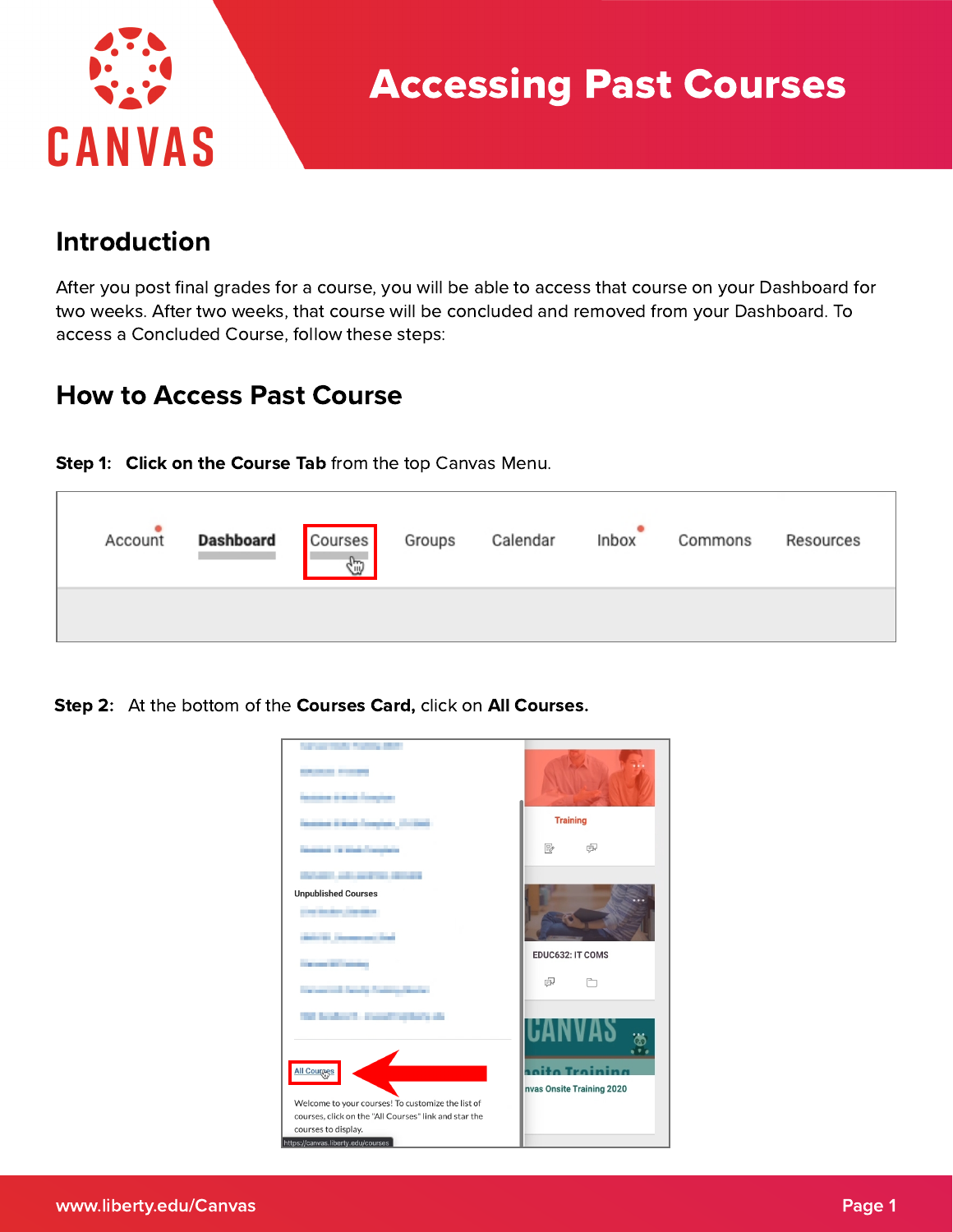# How to Access Past Courses (continued)

Step 3: In the All Courses page, scroll to the bottom to find Past Enrollments.

| <b>Past Enrollments</b> |                                         |          |      |                    |           |
|-------------------------|-----------------------------------------|----------|------|--------------------|-----------|
|                         | Course                                  | Nickname | Term | <b>Enrolled</b> as | Published |
| <b>大</b>                | <b>EDUC604: IT COMS</b>                 |          |      | Student            | Yes       |
| ■☆                      | <b>EDUC604: IT COMS</b>                 |          |      | Teacher            | Yes       |
| ■☆                      | <b>EDUC746 Faculty Training Sandbox</b> |          |      | Student            | Yes       |
| ■☆                      | <b>EDUC746 Faculty Training Sandbox</b> |          |      | Teacher            | Yes       |

#### Step 4: Click on a Course Title to access a Concluded Course.

| <b>Past Enrollments</b> |                                         |          |      |                    |           |
|-------------------------|-----------------------------------------|----------|------|--------------------|-----------|
|                         | Course                                  | Nickname | Term | <b>Enrolled</b> as | Published |
| ☆                       | <b>EDUC604: IT COMS</b>                 |          |      | Student            | Yes       |
| ■☆                      | <b>EDUC604: IT COMS</b>                 |          |      | Teacher            | Yes       |
| ☆                       | <b>EDUC746 Faculty Training Sandbox</b> |          |      | Student            | Yes       |
| ☆                       | <b>EDUC746 Faculty Training Sandbox</b> |          |      | Teacher            | Yes       |

You will be able to review all the content in the course as if it were a live course.

|                                                                      | Chrome File Edit View History Bookmarks People Tab Window Help |                                                  |                                                    |  |  |  |
|----------------------------------------------------------------------|----------------------------------------------------------------|--------------------------------------------------|----------------------------------------------------|--|--|--|
| $\bullet\bullet\bullet$<br>$\overline{4v}$ EDUC604: IT COMS<br>$x +$ |                                                                |                                                  |                                                    |  |  |  |
| C & canvas.liberty.edu/courses/34964<br>$\leftarrow$ $\rightarrow$   |                                                                |                                                  | ☆ 2 :                                              |  |  |  |
| $\mathbf{L}_{\mathbf{U}}$<br>Online<br>Residential<br>Athletics      | Alumni<br>Parents<br>$\cdots$                                  | Request Info<br>Apply Now                        | <b>Create Guest Account</b><br>Visit Us<br>Sign In |  |  |  |
|                                                                      |                                                                |                                                  |                                                    |  |  |  |
| $L_J$ $\otimes$ CANVAS                                               |                                                                | Dashboard<br><b>Courses</b><br>Account<br>Groups | Calendar<br>Inbox<br>Commons<br>Resources          |  |  |  |
|                                                                      |                                                                |                                                  |                                                    |  |  |  |
| EDUC604_IT COMS > Modules<br><b>COURSE MENU</b>                      |                                                                |                                                  |                                                    |  |  |  |
|                                                                      |                                                                |                                                  | © Choose Home Page                                 |  |  |  |
| Home                                                                 | EDUC604: IT COMS                                               |                                                  | <b>Inil</b> View Course Stream                     |  |  |  |
| Announcements                                                        | EDUC604_IT COMS                                                |                                                  |                                                    |  |  |  |
| Modules                                                              | <b>Recent Announcements</b>                                    |                                                  | New Announcement                                   |  |  |  |
|                                                                      | No Title                                                       |                                                  | $6d$ Student View                                  |  |  |  |
| Assignments                                                          | <b>View Announcement</b>                                       |                                                  | la New Analytics                                   |  |  |  |
| Discussions                                                          | Mar 31, 2020 at 1:38pm Dena Newman                             |                                                  | Export Course Content                              |  |  |  |
| Quizzes                                                              |                                                                |                                                  | View Course Calendar                               |  |  |  |
| Grades <sub></sub>                                                   |                                                                | <b>COLLAPSE ALL VIEW PROGRESS WILL</b>           | $\mathcal Q$ View Course Notifications             |  |  |  |
| People                                                               |                                                                |                                                  |                                                    |  |  |  |
| Cengage                                                              | ▼ Faculty Resources                                            |                                                  | TO DO                                              |  |  |  |
| Files                                                                | Cengage: MindTap                                               |                                                  | Nothing for now<br><b>COURSE GROUPS</b>            |  |  |  |
| Office 365                                                           |                                                                |                                                  | Yellow                                             |  |  |  |
| Cisco Webex                                                          | $\mathbb{P}$<br>How to Set-Up your Course                      |                                                  | <b>Discussion Group 3</b>                          |  |  |  |
|                                                                      | 8<br><b>Activate your MindTap Course</b>                       |                                                  |                                                    |  |  |  |
| Purchase Course Materials                                            |                                                                |                                                  |                                                    |  |  |  |
| <b>New Analytics</b>                                                 | <b>Access MindTap</b><br>Í                                     |                                                  |                                                    |  |  |  |
| Ø<br>Pages                                                           | <b>Cengage Faculty Technical Support</b><br>P                  |                                                  |                                                    |  |  |  |
| Ø<br>Outcomes                                                        |                                                                |                                                  |                                                    |  |  |  |
| Ø<br>Conferences                                                     |                                                                |                                                  |                                                    |  |  |  |
| Ø<br>Collaborations                                                  | ▶ Technical Help                                               | $\left(\overline{100\%}\right)$                  |                                                    |  |  |  |
| Ø<br>Syllabus                                                        |                                                                |                                                  |                                                    |  |  |  |
|                                                                      |                                                                |                                                  |                                                    |  |  |  |